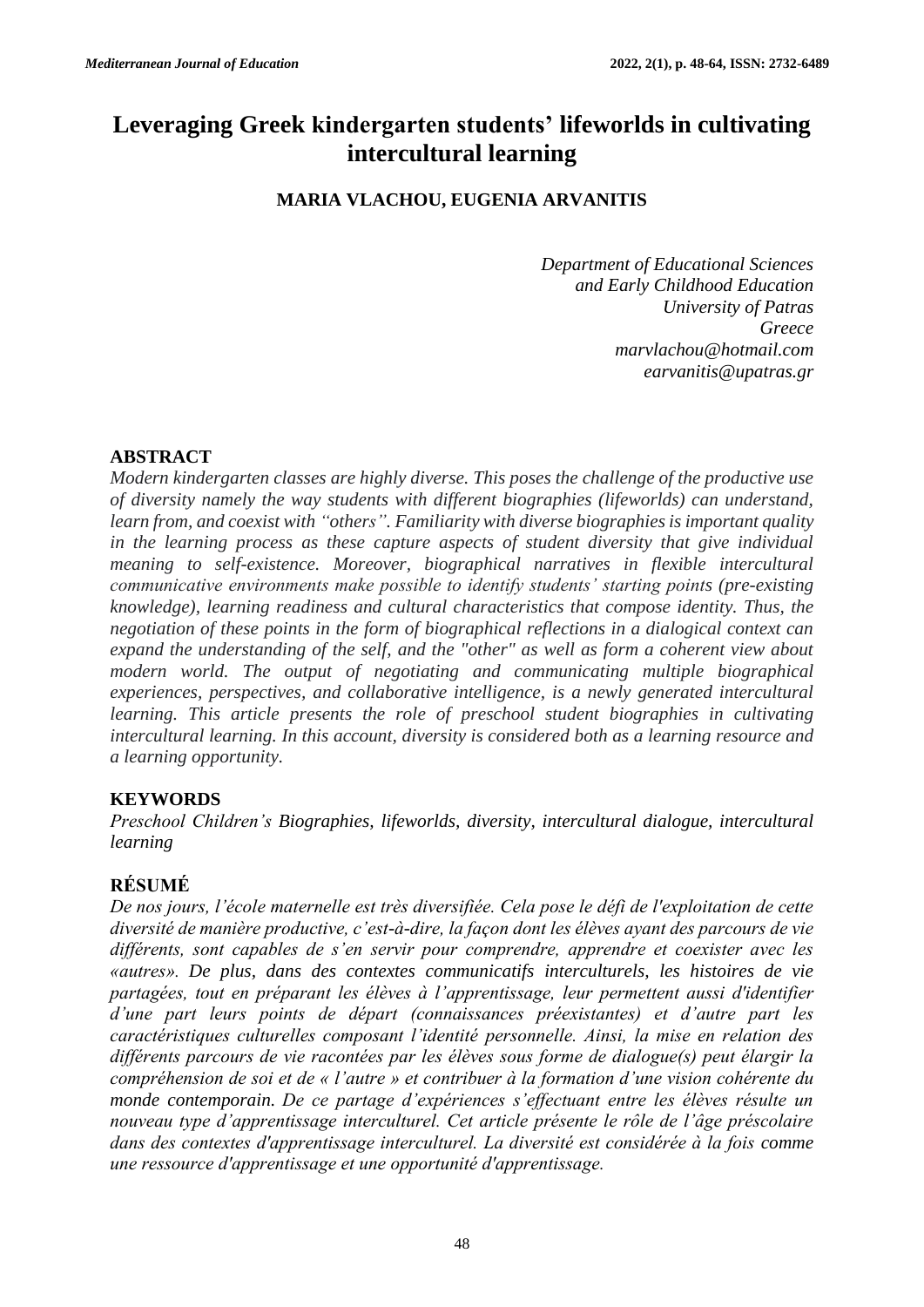## **MOTS-CLÉS**

*Biographies des enfants d'âge préscolaire, expériences, âge préscolaire, diversité, maternelle, dialogue, apprentissage interculturel*

#### **INTRODUCTION**

Diversity is understood as a wide range of material, corporeal and symbolic differences - not just cultural - in the context of *civic pluralism* (Kalantzis & Cope, 2013). Its function is interlinked with the creation of new dynamic spaces of intercultural learning, exchange, and interconnection (Arvanitis, 2016) where differentiated individual biographies are negotiated (Arvanitis, 2015). Educational settings are highly diverse places where diversity occurs both as a learning resource and a learning opportunity. Thus, the productive use of diversity requires a reflective and inclusive attitude toward student biographies (Arvanitis, 2016). In addition, students' complex and diverse lifeworlds make communication potentially intercultural and presupposes awareness of individual diversity (Arvanitis, 2015). Communication between different biographies requires a real interaction, which allows the forging and maintenance of intercultural relationships (Liu, Gallois, & Volcic, 2018). This act of inter-exchange is perceived as an *experience of enrichment* (Byram, Gribkova, & Starkey, 2002), which implies the adoption of an external perspective on oneself while communicating with "others". This stance allows a person to positively expose its diversity and become approachable to "others" whereas (s)he attempts to understand their perspectives and diverse characteristics (Byram, 2003). Diversity is perceived here as a source of mutual, ubiquitous, and constantly evolving intercultural learning (Arvanitis, 2014).

In this context, adopting an intercultural worldview (Bennett, 2004) implies that students need to cultivate a balance between their individual and global sense of identity (Banks, 2004). This requires the development of intercultural knowledge, attitudes and skills so that students can equally function both within and outside intercultural group boundaries in an effective manner. Thus, building balanced and harmonious relationships, as a result of mutual sharing of "authentic and substantial exchanges of individual experiences" (Ponciano & Shabazian, 2012, p. 23), is important. At the same time, one does not need to give up his/her local-ethnic identity to be a cosmopolitan citizen as this is a source of enrichment in his/her life (Nussbaum, 2002). Modern people need to correlate with the "others" and engage in acts of mobility and exchange in a globalized society (Arvanitis, 2013). In this context, (intercultural) learning takes place through exchanging cultural contents (Ponciano & Shabazian, 2012) and lifeworld experiences (Arvanitis, 2015). The interconnection of intercultural lifeworlds which generates intercultural learning, contributes to the creation of a multidimensional culture (Arvanitis, 2015) which requires well build personalities, narrated lived biographies and flexible skills (Vlachou, 2020a).

This article presents the role of kindergarten students' biographies in promoting intercultural learning. Students' perception of their diversity is presented here as well as the way in which students transform their perception during the inter-exchange of their biographies in an intercultural interactive context. The research questions are as follows:

- 1. How do kindergarten students narrate their different biographies in an intercultural context producing new intercultural learning?
- 2. How do students transform their perception of their diversity?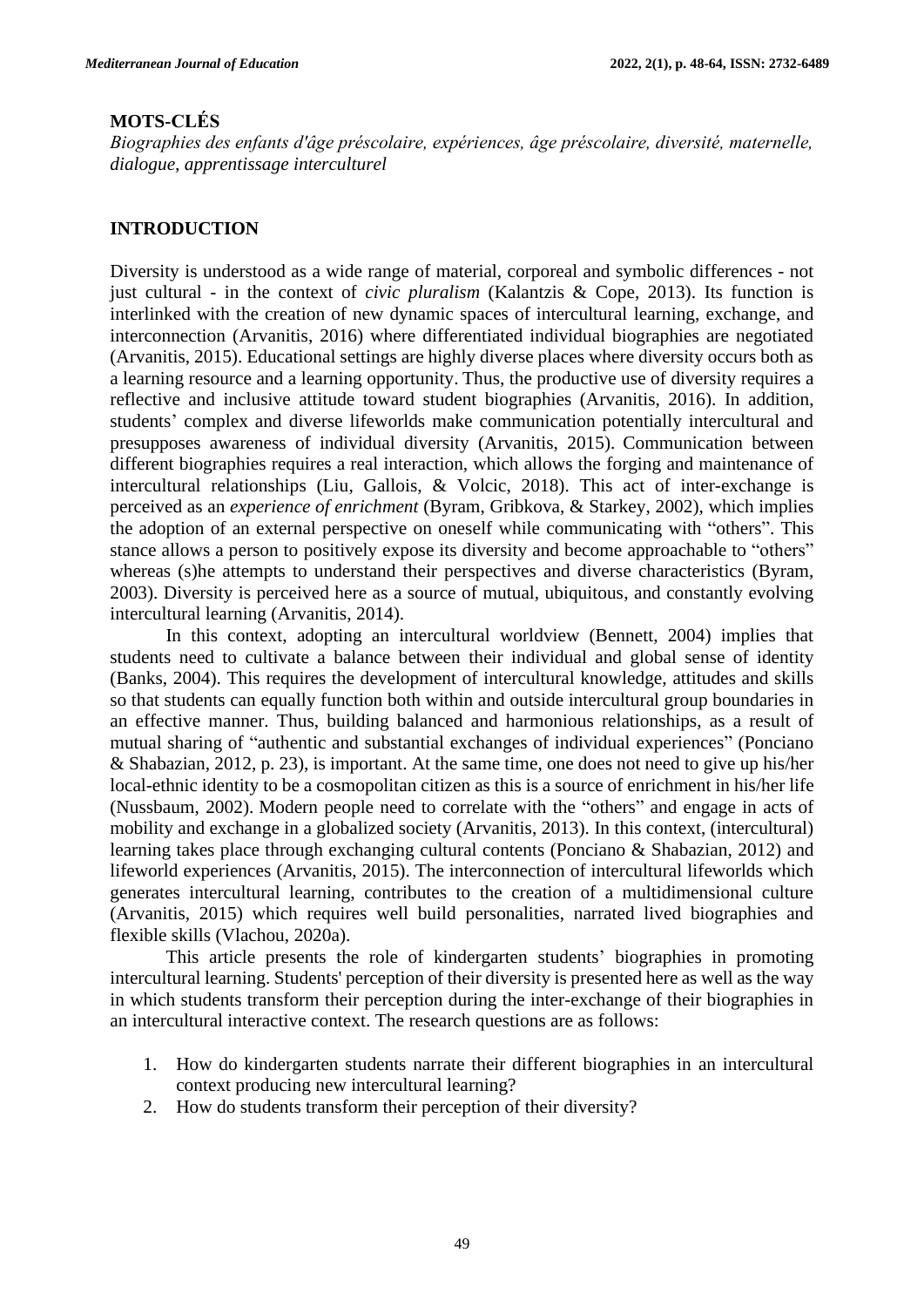#### **STUDENT LIFEWORLDS IN AN INTERCULTURAL CONTEXT**

In modern world, diversity is not limited to its cultural aspects, but it is perceived as a "fundamental process of raising awareness" on the multidimensional nature of differences (Vertovec, 2012, p. 305). This assumption paves the way to the adoption of an inclusive approach to diversity (or superdiversity) including a wide range of *material* (social class, locale, and family), *corporeal* (age, race, sex and sexuality, physical and mental abilities) and *symbolic* (culture, language, gender, affinity, and persona) differences (Kalantzis & Cope, 2013). This way, student diversity and classroom pluralism are understood better through individual and collective differences. However, differences are not always clearly visible due to their complex and in-between intersections.

Moreover, young children's perceptions of themselves and "others" as well as the way these perceptions are reflected in individual and social identity, determine their attitudes towards diversity. Children's self-image represents their knowledge of themselves and all the beliefs, abilities, and behaviors they hold about themselves as a subject of knowledge. The development of the sense of self projects children's development as individuals (Kemple, Lee, & Harris, 2015). This development is an extremely complex structural part of their personality as it encompasses existing, potential, and imaginary representations of themselves, but also of 'others' (Stan, 2015). In addition, the structure of self-image includes the self-concept (Kemple, Lee & Harris, 2015; Stan, 2015), i.e., the multitude of perceptions and knowledge that the child has about the characteristics and properties of self (Stan, 2015). Thus, self-perception is a possibility of self-determination and consequently self-categorization. Finally, the clarification of the "different self" (Vlachou, 2019) concerns the cognitive awareness that the child has about both the various shapes of self (self-schemata) and aspects of his/her diversity. Children's multilayered identity takes form during the interaction with the social environment and when communicating with the multiple member identities represented in various groups (Swann & Bosson, 2008). The negotiation of identities opens the perspective of an intermediate / third space (Arvanitis, 2014, 2016) in which the possibility of forming new individual geographies and hybrid cultural identities is offered (Arvanitis, 2016).

In this context, learner and social/classroom plurality can be grounded on the notion of "lifeworld differences" (Kalantzis & Cope, 2013). Namely, the expression and multiple representations of lived experience - as a life story - reflects the complexity of diversity (Pineau & Le Grand, 2002) and the multitude of subjective differences in identity. In other words, student lifeworlds could be better identified and clarified through their biographies. The knowledge and utilization of students' biographies (lifeworlds) in school classes can effectively enhance the interface and the "learning encounter" among students and, thus, support a coherent understanding of their profiles and perception of "others" (Caron, 2007; Dodge, 2005). Student lifeworlds comprised of their daily and general experiences as well as the elements of their identity or the manifestations of their personality/subjectivity (Kalantzis & Cope, 2013). Student personality aspects include a set of habits, attitudes, values, and interests that were formed in a specific context (Kalantzis & Cope, 2013). This refers to a well-defined individual framework of beliefs, skills, and practices that describe how the social world is constructed and experienced (Yelland et al., 2021). Student biographies can also clarify the levels of learning readiness and the starting points identified by pre-existing "funds of knowledge" (González, Moll, & Amanti, 2005). The learning interests and preferences are also clarified, while students' learning profile is formed more accurately. Lifeworlds, in essence, capture differences, which are divided into material, corporeal and symbolic (Kalantzis & Cope, 2013).

In addition, biographies provide access to students' inner point of view, ways of experiencing and the content of their individual meaning (Ashworth, 2003). According to Hanses (2004, p. 1) "in a world in which the complexity and functional differentiation of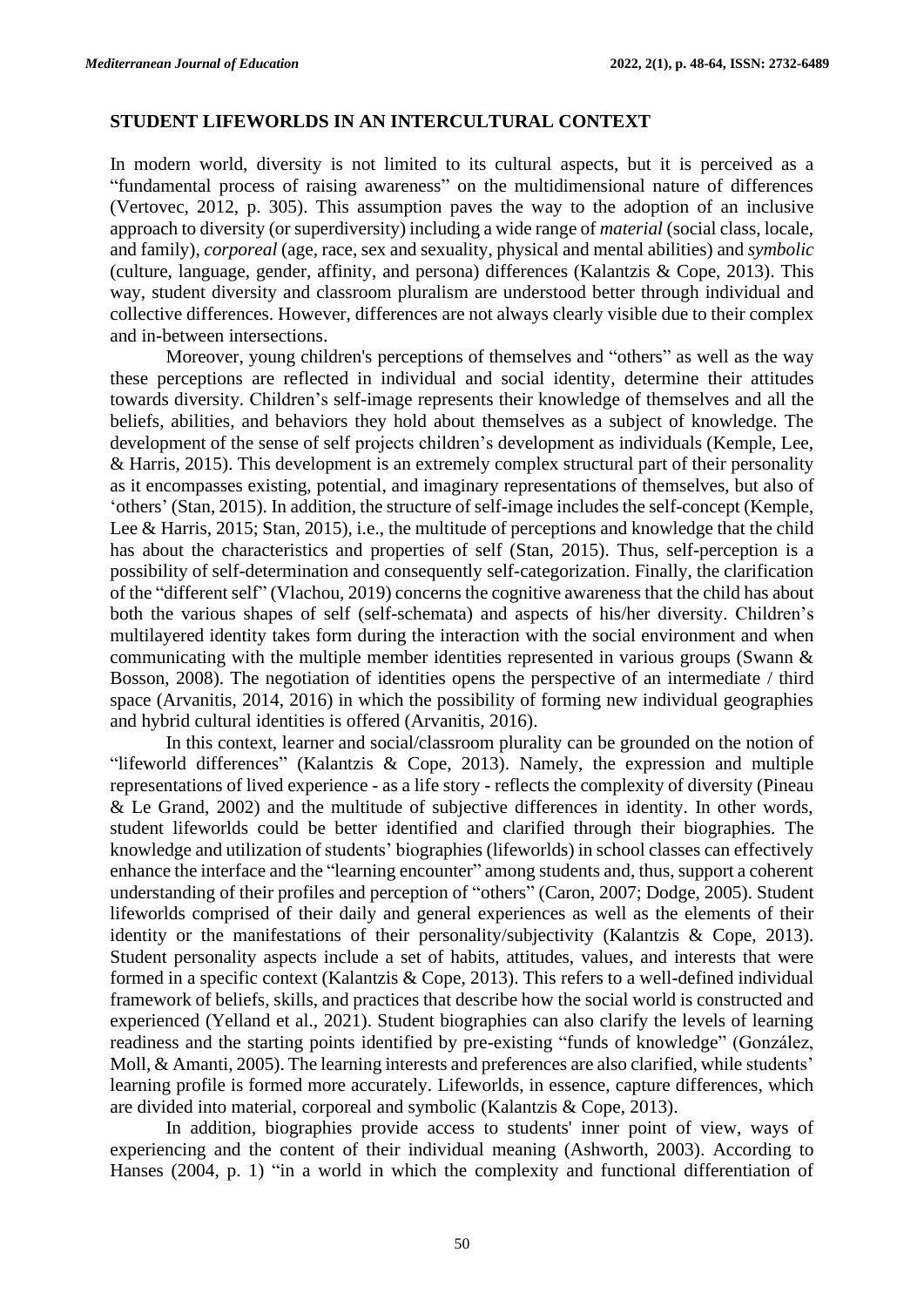societies is constantly expanding […] biography becomes a central axis of orientation to identify the individual in his social 'place'". Thus, biography is more than a narrated life story (Hanses, 2004; Kakabura, 2011). It is a biographical/lived acquired knowledge (Hanses, 2004, p. 1) whereas the possibility of narrating the individual biography involves an important "biocosmic function" (Tsiolis, 2006, p. 126), which concerns the awareness of individuality and uniqueness as a mental shape.

Moreover, individual life stories denote an interconnection between the individual with the social (Kakabura, 2011) as they uncovered a knowledge path toward the reality of social groups. The dialectical relationship between individual and social narratives (Beck, 2000a) projects the individual identity as completely acceptable but also flexible through the constantly changing biographical reconstruction (Alheit, 1994). In this process, *personification* is achieved (Beck, 2000), that is, the perception of the "other" as a person, beyond the boundaries of his/her group. Thus, a persons' self-image acquires substance and becomes visible and concrete and not being weakened in the confined boundaries of a solid group. The awareness of individuality is strengthened in the view of the "other" developing a perspective of social coexistence in intercultural encounters.

In this article we focus on the exchange of biographies during intercultural dialogues in a kindergarten classroom. Emphasis is placed on the content of intercultural encounters (Larzén-Östermark, 2008; Piipponen & Karlsson, 2019) between different biographies during intercultural communication. These settings involve interactive competence and intercultural skills and attitudes, such as curiosity, critical awareness, and perspective-taking skills (Byram, 1997; Byram & Wagner, 2018; Delanoy, 2008). In fact, intercultural dialogue involves the recognition of and genuine interest for the perspectives of "others" and it is strengthened when different perspectives interact constructing shared meanings (Wegerif, 2011). Through interactive discussion participants get the opportunity to move from their personal beliefs and perceptions to different point of views (Vlachou, 2020b). This transformative learning may occur through testing, questioning anddocumentation, whereas it represents a new perspective of "self" and of the world and /or novel knowledge (Kvale & Brinkmann, 2009). This approach cultivates a culture of dialogue which enhances multiple perspectives of expression as well as an exploratory knowledge building (Alexander, 2008).

Intercultural dialogue involves recognition of different perspectives of "others" and becomes meaningful through the interaction of differences (Wegerif, 2011). The perspectives of "others" contribute to the view of the self, therefore to the inner self-awareness, which is a necessary element of intercultural experience (Cushner & Brislin, 1997). In this process, selfreflection is offered as a method to participants in intercultural encounters to move beyond the exchange of superficial information about the "other" (Cushner & Brislin, 1997) to a more specialized and open knowledge of the "self", and the "other". This knowledge is structured through the experiences of intercultural dialogue/encounters and makes the interaction more efficient (Larzén-Östermark, 2008) and more intercultural (Crichton & Scarino, 2007; Hoff, 2019).

Obviously, interaction can not necessarily lead to agreement. It may lead to mediation and negotiation (Ganesh & Holmes, 2011) of opposite or different views (Liu et al., 2018), as well as to the tolerance of other views through a more careful investigation (Littleton & Mercer, 2013). The ability to mediate different perspectives in the dialogue between "self" and "other" raises the need for awareness (Bennett, 2004) and tolerance as well as the creation of a dialogic space (Byram, 2008) in which new intercultural learning finds room for development (Maine, 2013). The conceptual content of intercultural learning is related to intercultural competence (Byram, 2008; Deardorff, 2006), therefore, to the development of knowledge, skills, and attitudes in intercultural interaction (Arvanitis, 2011). More specifically, intercultural knowledge focuses on theoretical knowledge (Deardorff, 2006) involving aspects of "native"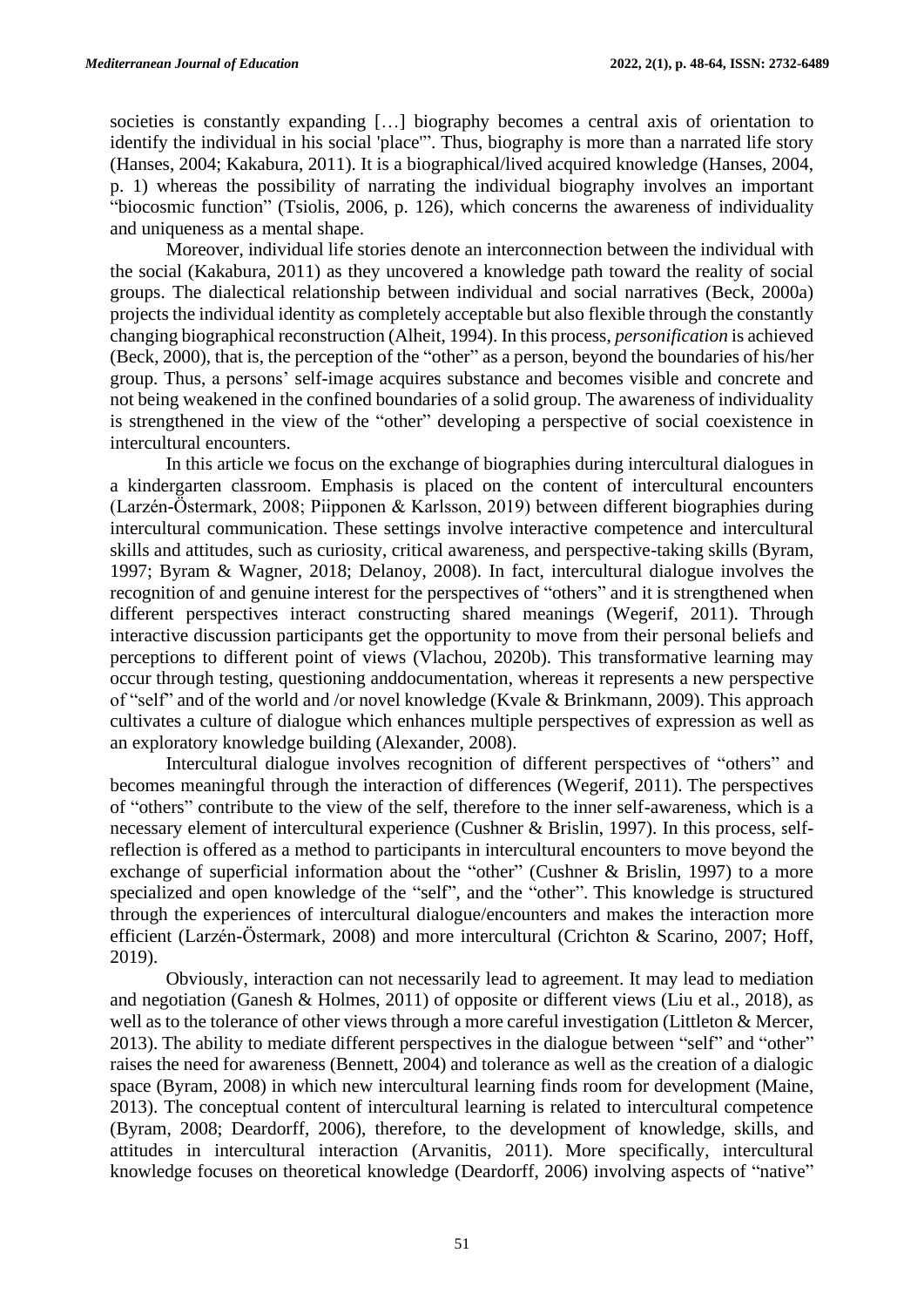and "other" cultures and the basic concepts of the self, the "other" and the world. Intercultural skills focus on reflective management, communication, and application of intercultural knowledge in interactive contexts. Finally, attitudes consider openness, curiosity and willingness to discover new perspectives during the intercultural encounter.

#### **RESEARCH METHODOLOGY**

The purpose of this research is to study the educational experience that allows the exploration of child stylizations (mental representations) of diversity as a consequence of their biography. The adoption of a qualitative approach, namely, the narrative inquiry was deemed as the most appropriate method so to uncover the complexity of such representations. This is evidenced by the fact that preschoolers have narrative skills that focus on narrating personal experiences based on autobiographical recall (McCabe et al., 2008). Telling a story (narration), is a popular method of expression for preschool children (Fivush & Haden, 2003). In addition, it provides multiple perspectives of subjectivity and individual identity, mainly due to the importance given to imagination and human involvement in the construction of a story (Bruner, 1990).

The adopted qualitative research process was revolved around three points: a) the nature of the research questions (Tsiolis, 2014), b) the type of empirical data collected and c) the basic principles of the narrative method. Therefore, research design was developed around student narratives and biographical stories which were unfolded within a context of intercultural dialogue and extended discussions. Narrations offer a different and meaningful way of knowing students' lived experiences, that is, a way of exploring the subjectivity of their biographies.

The sample of (pre) kindergarten students who participated in this research, was comprised of 20 students (13 boys and 7 girls) enrolled in the same class. Eleven students were Greek, eight of them were of Albanian descent and one was Roma. Students had an average age of four years and nine months. The selection of the sample was based on criteria such as the socio-cultural diversity of student population, the different biographical background of children, their ability to interact and collaborate with each other in focus groups and, finally, their ability to tell their stories. Therefore, sampling was purposeful whereas children participation in specific groups was decided in collaboration with the class teacher after assessing learner profiles. The selection of the school unit in an island region also met the criterion of students' vibrant intercultural profile and the openness of this particular school to engage in collaborative action research.

Narrative inquiry enabled researchers to observe and record the conditions and dialectical relationships that children developed as they engaged in a narrative experience. Discussions were determined by three main criteria: a) the individual character of the experience, b) the collective nature of the experience and c) the biographical reflection. The research data was collected through three tools: the Focus Group Guide, the Focus Group Observation List, and the Group Drawing. The first tool was a six-question open-ended interview guide implemented in two focus groups so to allow for personal biographies to emerge in an intercultural dialogue context. Discussions were not limited to answering questions, but they were structured in an open communication (Cohen & Manion, 2002) and interactive mode. Additional questions were asked that enhanced students' ability to cooperate, and to show empathy, as well as tolerance and respect for "others" (Barrett, 2018; Barrett et al., 2013; Chen & Starosta, 2000; Deardorff, 2006).

The second tool was an Observation List with descriptive indicators of positive or negative performance. It was divided into two parts: a) the personal focus where children's personal perceptions and experiences from the two focus groups were recorded and b) the interpersonal focus which included students' patterns of communication and interaction in each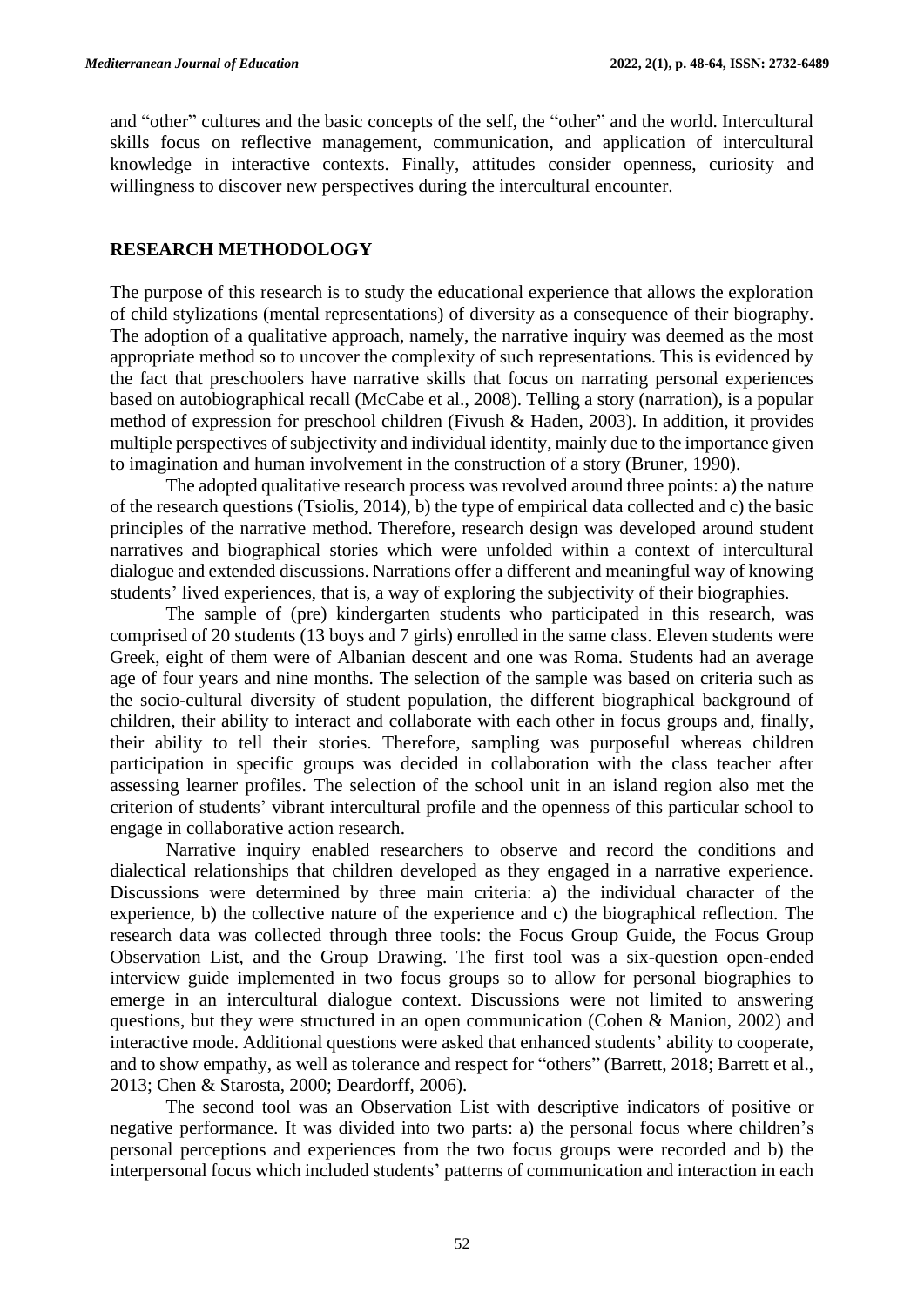group. In addition, inclusive dialogue and positive intercultural climate were built (Broome, 2013) through students' willingness to participate in the dialogue. Patterns that employed were focus on students' ability to express self-perception, personal perceptions, and experiences through short self-references, as well as their ability to understand the uniqueness of self, to freely express emotions, to use linguistic elements, and finally, their ability to exchange ideas in the form of dialogue and show respect while recognizing to "others" the right to freely express themselves.

The third tool was an identity text (group drawing), which gave students the choice of telling a story in a different way (Kress, 1997). Group drawing facilitated intrapersonal and interpersonal dialogues (Brooks, 2005), by depicting children's thoughts, feelings, attitudes, knowledge, but also their interests, and experiences. Overall, these three tools produced rich data with both dialogical/narrative reflections and multimodal depictions (e.g., drawings) of diversity. This allowed for data triangulation (Cohen & Manion, 2002) as the main perceptions of diversity were discussed and transformed through the progression of individual and collective engagement.

Finally, narrative analysis was deployed, namely a combination of thematic, structural and performative/dialogical analysis (Riessman, 2008). "[T]he analysis of narratives and biographies adds a new dimension to qualitative research. It focuses not only on what is said by the subjects and the things or events they describe, but also on the way they are said, on why they are said as well as on emotions and experiences" (Gibbs, 2008, p. 71).

The research was conducted in the school year 2020-2021 whereas approval was obtained by the Ministry of Education and Religion based on university ethics and covid19 protocols. Consent of parent-guardians was obtained for both student interviews and the utilization of anonymized data, material and information related to the research project. Finally, a trustful relationship with school community was built though researchers' purposeful engagement with all stakeholders for a prolong period of six months.

### **RESEARCH RESULTS**

The main research findings revealed the importance of collective thinking and acting in producing new intercultural knowledge and understanding.

#### *i) Students' perceptions of diversity*

In relation to the first research question it appears that diversity emerged as the central theme in students' interactive lifeworlds. In students' narratives the image of oneself was portrayed and placed in a group context. Individual self-portraits were then interacted with the image of "others". Each student transferred and presented his/her identity details which, in his/her judgment, differentiate him/her from "others". The exchange of views, formed in this intercultural dialogue, created a suitable field of reflection for confirmation, revision, modification or even negotiation of students' initial knowledge concerning their difference.

During the dialogical exchange of biographies, each group was offered the opportunity to come across new experiences (unknown things or aspects of the known that were not understood before). Thus, "familiarity with unfamiliar things" became "a way of learning in the ever-changing lifeworld" of students (Kalantzis & Cope, 2013, p. 329). For instance, the content of intercultural dialogues unveiled rich biographies and showed that all students had developed an increased disposition for narrative engagement, both at personal and interpersonal level. Nevertheless, three students (out of ten) from the First Focus Group, as well as three other students from the Second Focus Group showed little participation, while one participated as an active listener, but not as a speaker (student with special learning needs). In addition, all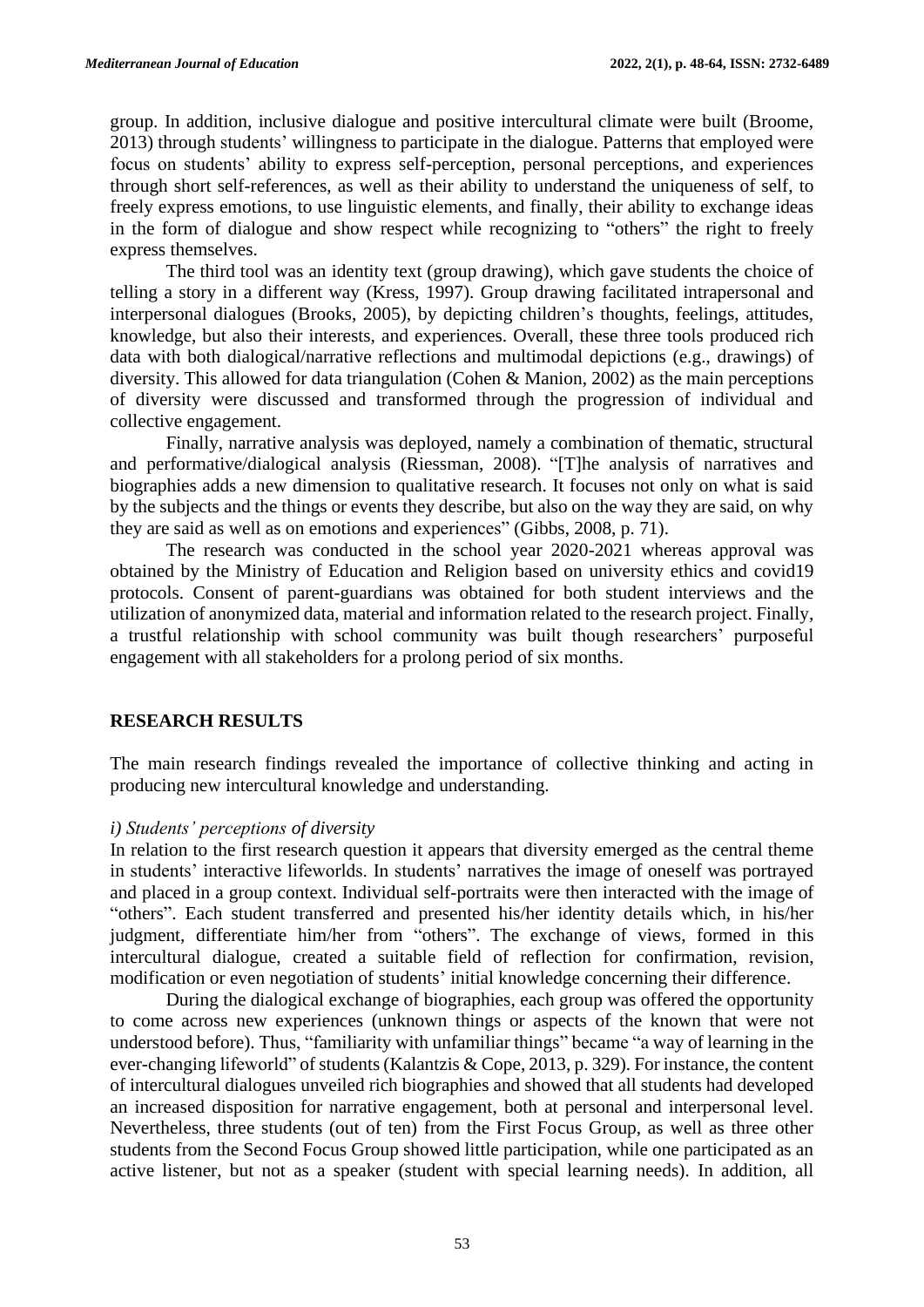students, without exception, used extralinguistic elements confirming in some way their participation in the group communication in a non-verbal way. For example, P17 expressed his feelings for P20 through physical contact (caressing the hand). This move influenced the interaction and highlighted the quality of their relationship. P20 reacted with applause as a sign of joy and enthusiasm. In addition, P6 encouraged P2 and P15 to participate with eye contact and gestures. They both responded positively by reacting with eye contact, a smile, a shake of the head and timid participation. Finally, all the children showed their agreement or disagreement with characteristic movements of the body parts (e.g., hands, head, etc.) or accompanied their narratives with corresponding static physical movements of dramatization (e.g., demonstration of an act, etc.).

Thematic analysis of biographical references in both focus groups came up with several main categories of coding with regards the cognitive perception and understanding of self, such as: self-descriptions and individual differences, knowledge and attitude, the management of emotions about the "other", and openness to interaction/cooperation. In the first category (descriptions of self) students made specific references to: personal identity, family relationships, personal interests, visits, experiences with pets, description of homes, people in their social environment, memories (from the past), family events, daily routines, dietary preferences, experiences of extreme phenomena and emotions. Regarding individual differences, students identified differences in material conditions, physical characteristics and symbolic differences (origin, language). Overall, their biographical narratives identified many aspects of themselves and their family context depicting different perspectives of diversity (Table 1).

| Object of<br>coding | Basic categories of coding for the<br>cognitive perception and<br>understanding of the self in relation to<br>the biographical data | <b>Emerging</b><br>description<br>field coding<br>categories | <b>Sub-categories</b><br>coding |
|---------------------|-------------------------------------------------------------------------------------------------------------------------------------|--------------------------------------------------------------|---------------------------------|
|                     | <b>Material conditions</b>                                                                                                          | Residence                                                    | Area/village                    |
|                     |                                                                                                                                     | Family                                                       | Family composition              |
|                     |                                                                                                                                     | environment                                                  | Parental discrimination         |
|                     |                                                                                                                                     | Property status                                              | Residence/house                 |
|                     |                                                                                                                                     |                                                              | Pets                            |
|                     | <b>Corporal characteristics</b>                                                                                                     | Physical<br>Features                                         | Age                             |
|                     |                                                                                                                                     |                                                              | <b>Sex</b>                      |
|                     |                                                                                                                                     |                                                              | Race                            |
|                     |                                                                                                                                     |                                                              | Skin color                      |
|                     |                                                                                                                                     |                                                              | Head/face shape                 |
| <b>Awareness</b>    |                                                                                                                                     |                                                              | Hair color/length               |
| (diversity)         |                                                                                                                                     |                                                              | Eye color                       |
|                     |                                                                                                                                     |                                                              | Body anatomy                    |
|                     |                                                                                                                                     |                                                              | Interests                       |
|                     |                                                                                                                                     |                                                              | Gifts /talents                  |
|                     |                                                                                                                                     |                                                              | Weaknesses                      |
|                     |                                                                                                                                     | Spiritual<br>characteristics                                 | (Clumsiness)                    |
|                     |                                                                                                                                     |                                                              | Spirituality                    |
|                     |                                                                                                                                     |                                                              | (Intelligence/Creative          |
|                     |                                                                                                                                     |                                                              | thinking /ideas -               |
|                     |                                                                                                                                     |                                                              | Sentimentality)                 |
|                     |                                                                                                                                     |                                                              | <b>Glasses</b>                  |

**TABLE 1**

|  | Coding students' biographical perception of diversity and self-understanding |  |  |  |
|--|------------------------------------------------------------------------------|--|--|--|
|  |                                                                              |  |  |  |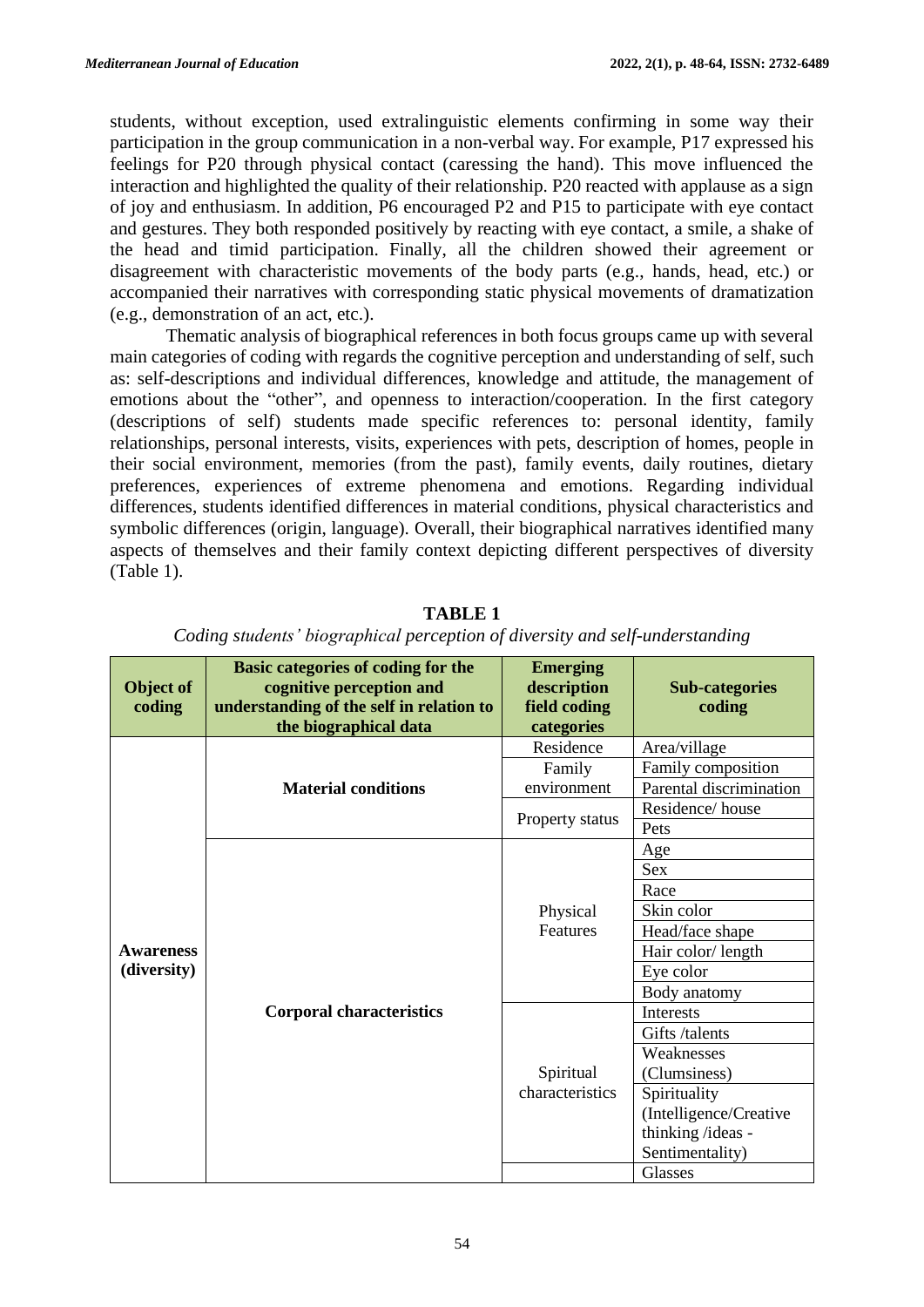|                             | Appearance/<br>clothing $/$<br>personal items | Clothes/socks/blouses<br>Things/Bags/Towels<br><b>Shoes</b><br><b>Masks</b> |
|-----------------------------|-----------------------------------------------|-----------------------------------------------------------------------------|
| <b>Symbolic differences</b> | Nationality                                   | Greek and Albanian                                                          |
|                             | Language                                      | Greek and Albanian                                                          |

More specifically, students narrated their material conditions (locale, family environment and property status), corporeal characteristics (physical features, spiritual characteristics, and appearance) and symbolic differences (nationality and language) that were meaningful to them relating to individual subjectivity, family, and school contexts. However, student references to differences through short narratives were not always conscious as some students could not clearly perceive the uniqueness of themselves in present time. Self-realization of being different occurred later in time and after group reflections (e.g., students P2, P4, P8 and P10). Indeed, the transformed perception of diversity took place through the mapping of ideas (group drawings) and by meaningfully connecting the distinct phases of group discussions to master more complex conceptualizations (Shaules, 2019). In other words, the personal gaze was expanded and enriched with the gaze of the "other" during the intercultural encounter (Gonçalves & Carpenter, 2013). Group reflections on personal narrations generated a common and authentic understanding of difference enhancing communication. In this third space dialogical context, negotiation, and transformation of perceived elements of identity resulted a "cultural synergy" informed by a "critical cultural awareness" (Gay & Kirkland, 2003, p.181). Overall, students' diverse biographies became the starting point in the learning process.

## *ii) Transforming perceptions of diversity*

Concerning the second research question, data from both focus groups showed that a broad, open, and productive intercultural dialogue was developed availing much room for individual biographies to be expressed and intermingled. In this context, several students were more detailed in their narrative descriptions being able to integrate in their biographies new elements that emerged through their interaction with "others". These students were also able to contribute rich information from their own biographies so to unable other students to obtain awareness of the "self" and the "other" within the group.

The First Focus Group developed an enriched dialogical framework depicting the different aspects of diversity such as cultural diversity (origin and language differences), and gender games and their distinction into girlish and boyish. This group also demonstrated strong communication skills supporting an open dialogue with frequent questioning, vivid debating of personal and contradictory views, negotiating possibilities, as well as encouragement for participation.

In the Second Focus Group, the issue of cultural diversity was also raised through active dialoguing of participants. There were no disagreements. There was strong encouragement for engagement through posing questions and demonstrating feelings of solidarity. Members of the second group encouraged the most introverted students to participate. Especially in the case of a student with special educational needs, the whole group tried to encourage his participation using interesting ways, such as respecting and actively listening to all ideas (Vrikki et al., 2019). The group's response demonstrated intercultural sensitivity, understanding, openness, respect for diversity and acceptance (Bennett, 2004) so to achieve a productive dialogue. The dialectical relationship developed among group members served as a source of broadening new knowledge acquisition. Excerpt 1 presents the attempt of students P1, P8, P17, P18 and the researchers to identify possible ways of enhancing the participation of P20.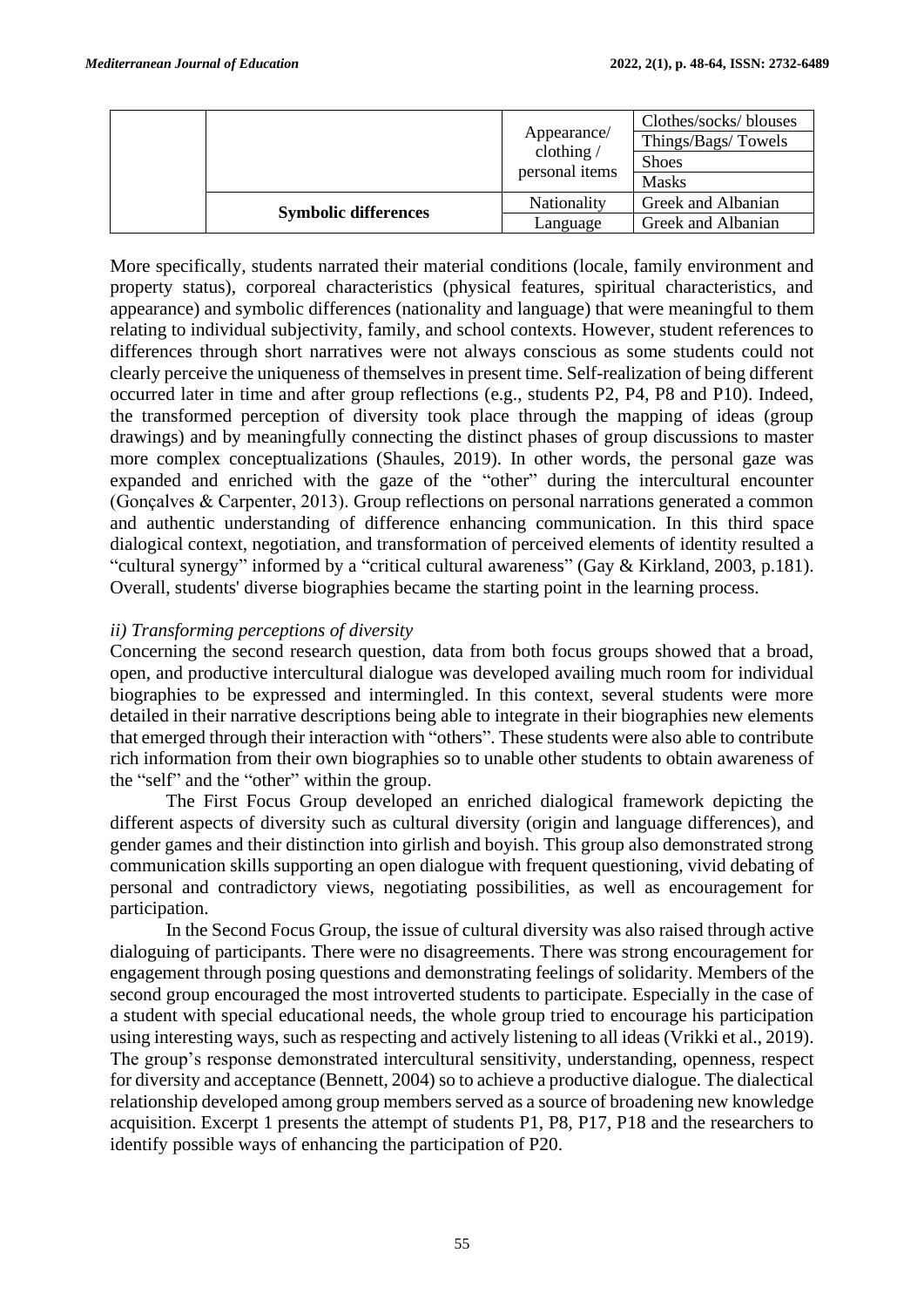*Excerpt 1: Encouragement from the group*

P1: *Now it is P20's turn to speak, but he does not speak too much.* P17: *Almost not at all.* P1: *Yes, and he copies us sometimes (in the past).* P18: *He follows us.* P1: *Or he does not come at all.* R: *Why do you think he does this?* P17: *Maybe because he wants to play with us?* P1: *And-and then why doesn't he tell us?* P17: *I think he has not yet found the way ((looks at him and smiles)).* P8: *We should talk to him.* P17: *We should talk to him so to help.* P1: *We should help.* P8: *We should explain.* P17: *We should give him directions.* P18: *We should play with him.* P17: *We should play with him and (.) make him happy. And affectionately touch him. Even if he is a bit different.*

It becomes obvious that group members tried to understand and justify the diversity of the "other". Their approach is inclusive, and it is associated with the strengthening of "belonging" and including the "other" in the group.

Describing the "self" was an interesting act for some students, particularly students P14 and P18. P14 narrative opened a rich field of discussion. He brought new perspectives of intercultural knowledge concerning the existence of other cultures and languages using his own cultural background.

[P14: *I play kukull. Hmmm… (4) her name is Irepa and Bella. P7: What is that? R: Does anyone know what "kukull" mean? P13: Doll R: Do you maybe also know in what language? P13: Albanian. P7: P14 speaks Albanian? P3: Yes. I knew it. She speaks Albanian because she is from Albania. My grandmother told me, who lives in P. Close to her house. P7: Does she only speak Albanian? P3: She speaks Albanian and kind of Greek. P13: She is from Albania. Like me. P7: Do you, P13, also speak Albanian? P13: Yes. P7: I don't know Albanian, Only Greek. P3: It's because you are not from Albania*].

The Albanian word "kukull" that P14 brought in the group, allowed students to become aware of cultural differences and interact with cultural diversity in a natural way and using their biographical references. Also, linguistic diversity was redefined in relation to the country of origin. This was a reciprocal enriching act as P14 becomes aware of her cultural diversity through group reflections and at the same time the group acquires knowledge of diverse linguistic contexts. Through this discussion the group had an opportunity for reflection, selfanalysis and intercultural exchanges in relation to racial and linguistic differences and, thus, it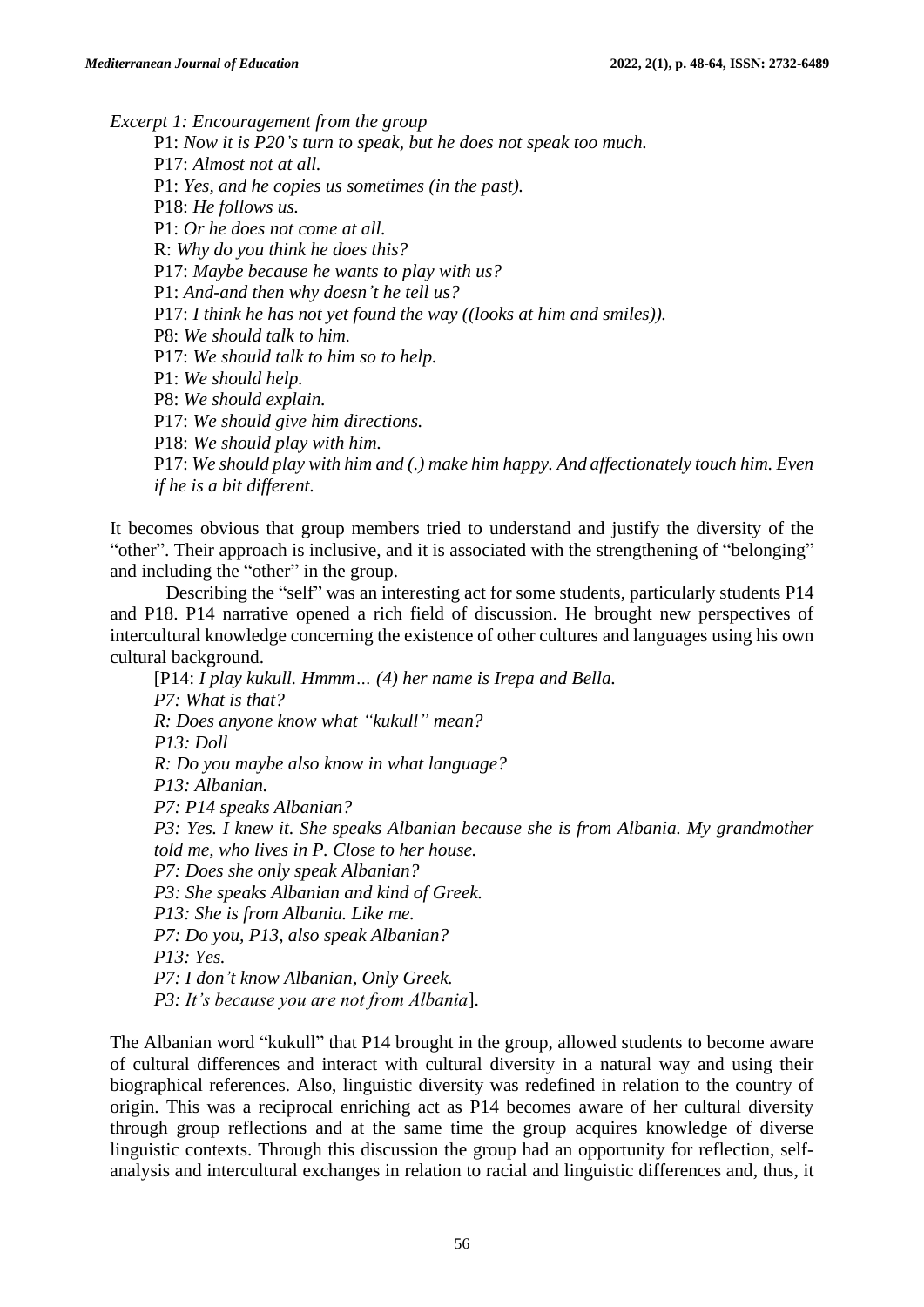enriched its intercultural knowledge. For instance, P14 began to redefine herself ("I") in relation to the "others" ("them"). Initially, her attitude was a rejecting one as she expressed a disposition to engage only with members of the same cultural group [P14: *I do not play with all the others*]. However, P3 showed openness and curiosity in P14's difference as the Albanian word "kukull" had made an impression.

[P3: *And I want to see what P14 said - the-ko-ku…* ((shakes his hands nervously)) (2) P13: *Kukull.* P3: *Yes that, I didn't remember it.* P14: *Kukull. My Doll.* P3: *Will you make it?* P14: *Yes.* (she smiled)].

This attitude positively reinforced the involvement of P14 in the group painting. Thus, P14 became a point of positive interest for the group through her cultural difference.

Furthermore, group painting activity gave a different momentum in discussing self /group differences. Picture 1 shows the group painting of the First Focus Group. The painting captures students' narratives in relation to their diversity and after reflecting on these issues in their interactive dialogues that preceded.

## **PICTURE 1**



*Group A' sketch*

This picture depicts the process of students' identity construction based on the group's intercultural knowledge that developed both for the self and for the "other". The sketches are analogous to the narratives. They clearly capture all the categories of diversity. Highlights made during the intercultural dialogue were depicted in the sketch. For example, P3 added glasses and black hair, P15 painted his blue ball, P2 painted a dancing dog as she sang using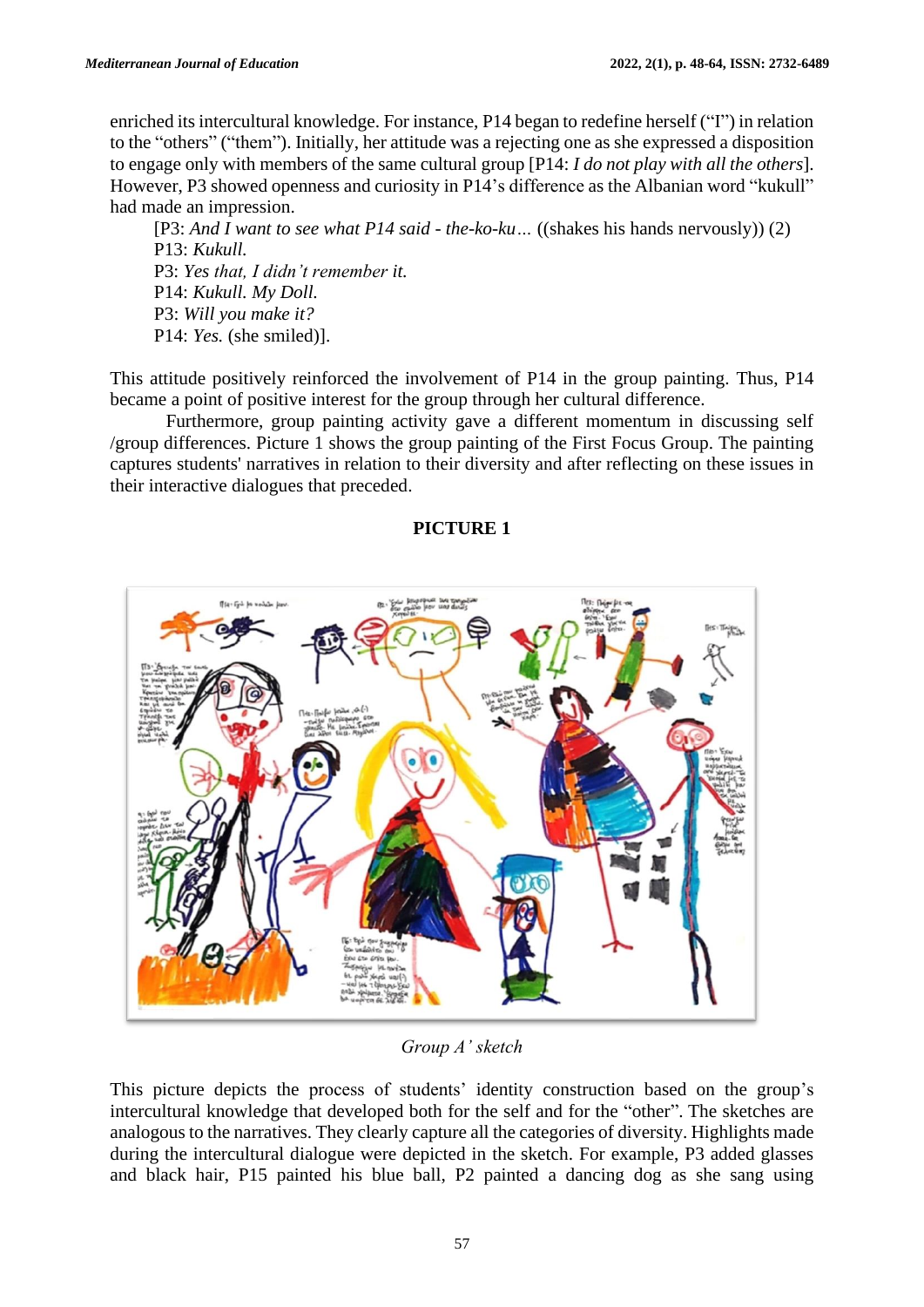microphones and P12 painted a football field with adults playing. P14 "learned" the doll in Greek and used the Greek word. P9, who initially had not conceptualized diversity, painted a "different" robot without hands, going beyond the appropriated and compatible robot image projected in the focus group discussion. In this way, he wanted to highlight the beauty of being different by saying*: It is more beautiful because it does not look like other robots* (P9).

Moreover, racial origin and heritage language were clearly stated in the case of P18 (2nd Focus Group). His perception of his diversity is described in a perfectly structured and concise way. P18 presents his ethnic identity as a distinct element of his biography.

[P18: *I am Albanian and Hellenic.* P8: *Where are you from?* P18: *From Albania.* P1: *I didn't know that.* P8: *Me neither.* P17: *He speaks very good Greek.* P18: *I speak Greek and Albanian.* P1: *Is that hard?* P17: *I didn't know that.* P8: *Me neither.* P18: *But I am more Hellenic*].

In the group sketch (Picture 2) P18 depicts himself between the two flags: Albanian and Greek.



# **PICTURE 2**

*Group B' sketch*

It seems that P18 utilizes in a meaningful way the cultural symbols of his biography, namely the personal resources he acquired in his country of origin. P18 functions as a creator of culture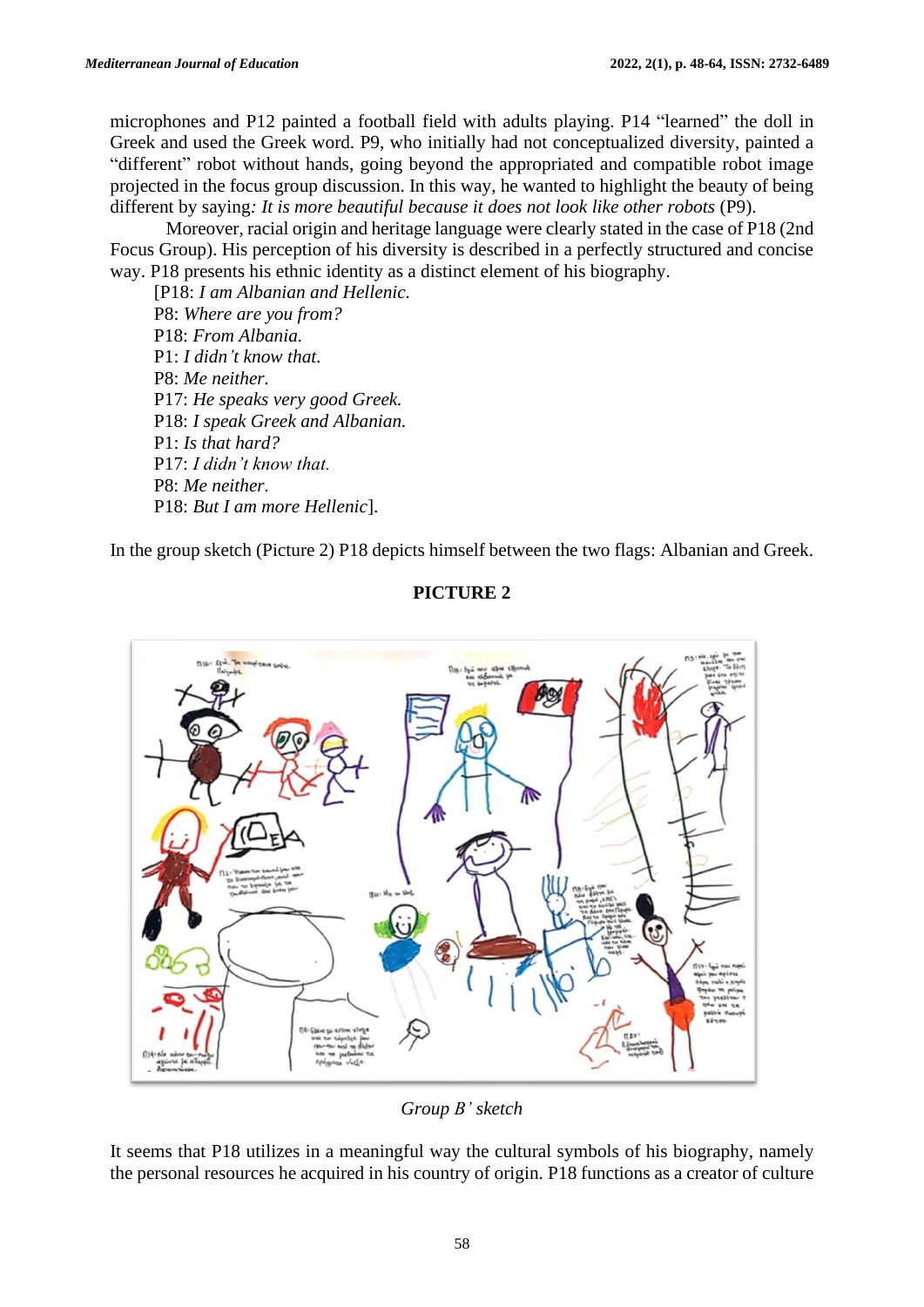and a transmitter of knowledge in intercultural contacts. He has developed strong ties with the country of origin, and he embraces his bicultural/bilingual identity. He is willing to participate in two cultures maintaining strong ties with the Greek context. In school, he chooses to speak Greek. He explained this preference by stating: [*P18: At home we speak Greek and Albanian. I speak more Greek. Mom and dad speak both. I am Albanian and Hellenic. But I am more Hellenic. But I like Greece more because you can buy toys. In Albania I don't know where the toy shops are. I haven't seen them*]. Overall, P18 has strongly constructed his biography using distinct cultural elements and posing possibilities for justifying his choices.

## **DISCUSSION OF RESULTS**

Research data in this paper demonstrates that preschool students are skillful narrators of their diverse biographies. They can state their perceptions and express personal views and attitudes in relation to diversity. Their knowledge is based on individual mental patterns and pre-existing cultural information; all parts of their lifeworlds and lived biographies. This research showed that students can construct and transform perceptions of their diversity through interacting in a participatory space.

More specifically, it appears that students can narrate their biographies in the form of free, spontaneous, open, and unplanned narration. Through these narrations, students make categorizations of themselves, and "others" based on material conditions, physical characteristics, and symbolic differences. Some stories are detailed and analytical with a structured narrative flow and a wealth of experiential information. Some others are short and concise. However, students demonstrate self-awareness. They can determine their initial knowledge about self and associate it with multiple dimensions of their subjectivity and lifeworlds. For example, P13, an Albanian student, speaking about himself, says: "*Dad and I are building houses. He (.) I am helping. We lived in Albania. The house moved and then we left. We went to Athens and now here. We have three children at home and I four (counts with the fingers) and dad and mom. Delisa, Aleandro, Antuel. Mom does not speak like me. She speaks differently*".

Research data has also shown that students attempt to conceptualize difference based on their individual cognitive patterns which relate to individual and collective/interdependent self-interpretations. In the first case, depiction of "self" takes the form of individual investigation and monitoring. In the second case, it involves social information that affects individual interpretation of self. In addition, experiencing the known comes as the conscious reflection of lifeworlds, (Kalantzis & Cope, 2013) demonstrating different level of learning readiness for each student (Tomlinson & Imbeau, 2010). Overall, the knowledge of self and "other" is enhanced during group intercultural dialoguing as cultural knowledge and different perspectives are shared. Thus, students' intercultural knowledge (many aspects of diversity) is consistently built whereas open and exploratory attitudes enhance skills of intercultural communication, reciprocity, and cooperation. Therefore, intercultural learning is established. Thus, although during the dialogue P4 identified student interests as the only existing difference, he seemed to reconsider his view by stating "*I could not bear to be all the same. That would be ugly*".

Moreover, new knowledge emerged, based on initial (pre-existing) information. Every new piece of information, though, had been reconstructed as it was processed differently by students so to be meaningful and associated to their lifeworlds. In other words, it appears that "[L]earning is a process of building and signifying personal meaning, and it depends on previous knowledge and emotional shapes of each student, the way they are active, changed and/or enriched" (Ioannidou-Koutselini, 2020, p. 18). Our data showed that student biographies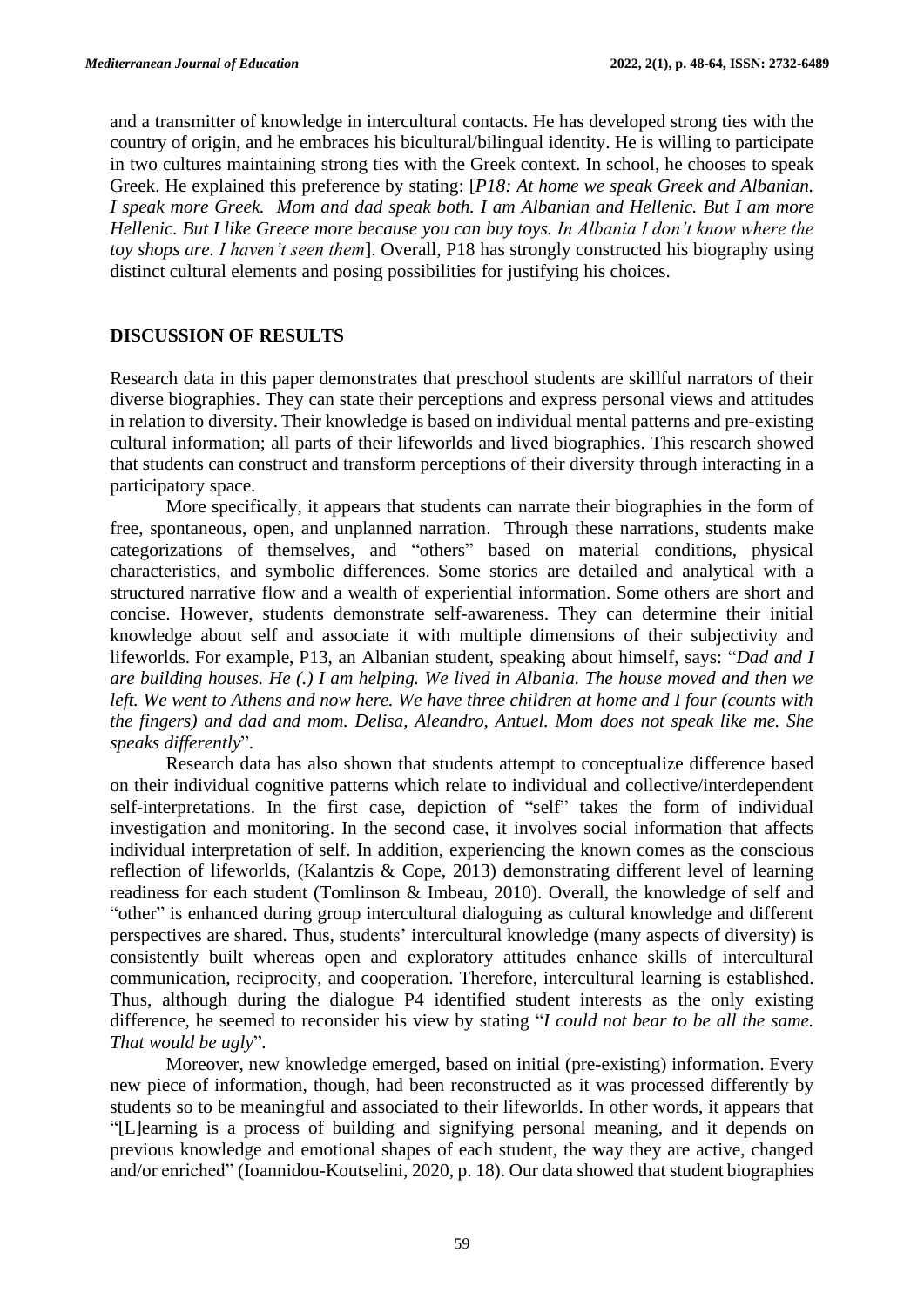support the construction of learning and can differentiate the educational process. The different connections of knowledge made by students may enhance or hinder the processing of new information so that new learning can be obtained. The research also showed that all students took an additional step in their learning path in terms of moving from basic/initial knowledge to more complex mental connections. Thus, although initially P14 does not differentiate herself at any point then, and through the interactions, she forms a new perception. She identifies material and symbolic differences whereas readjusts her position in the group with new conceptualizations.

Furthermore, intercultural interactions created a reflective field where (post)cognitive processes consolidated the connecting of new information and its transformation into new knowledge. The exchange of intercultural experiences in this participatory space, made knowledge workable and learning more organized and self-regulated. Thus, "familiarity with unfamiliar things" (Kalantzis & Cope, 2013, p. 329) reinforced the perspective of complex knowledge manifestations. The development of open intercultural dialogue allowed for rich self-biographical narrative discourses and topics to be developed. Issues related to (cultural) diversity such as racial origin and language, disabilities as well as the gender discrimination of toys were raised and negotiated. For example, P6, P7, P10 and P13 raised the issue of gender toys. Their personal experiences opened the field for confrontation and mediation to, finally, overcome the gender stereotypes about girls 'and boys' toys.

In this context, the formulation of different perspectives during intercultural encounters contributed to the inner knowledge of the "self", adding new intercultural dimensions (Crichton & Scarino, 2007; Hoff, 2019). The interaction of biographies enriched intercultural exchange allowing cognitive, emotional, and behavioral reorientations and, thus, enhanced the prospects of intercultural learning. A typical example was that some non-Greek students who initially were exclusively associated with their own cultural group, wished to engage with other students. Thus, collaborative learning led to consolidation of new intercultural perceptions on diversity.

Finally, in this intercultural context of communication, both verbal and non-verbal communication were cemented while involvement and participation were encouraged. For example, the eye contact and gestures of P17 encouraged P20 to participate in the group drawing. Students were able to transform their perceptions in the safety of their participatory meeting space whereas learning become meaningful "based on mutual encounters" (Piipponen & Karlsson, 2019, p. 590) and "critical reflection" (Byram, 1997; Deardorff, 2006). In this space, interculturality emerges from the narrated knowledge (Bruner, 1997) and intercultural interactions. Diversity becomes experientially understood as a "lived experience" (Jaatinen, 2015, p. 731) of everyday reality and it is subject of mutual sharing. Thus, students encountered different perspectives taking into account their own identity. The ability to reflect to and cosolve problems of lifeworld/biographical references created new intercultural learning. Therefore, new knowledge is considered as biographically acquired and a developing perspective of intercultural socializing (Acevedo, 2016).

#### **CONCLUSION**

This article focused on the way kindergarten students narrate their different biographies in an intercultural communicative context. This implies a strong group-based exchange orientation that contributes to collectively produced intercultural learning. In other words, group negotiations of differences supported individual students to reach their own potential and further contextualize diversity by realizing their own uniqueness. Students have also enriched their own individual contributions to the group informed by collective thinking. Children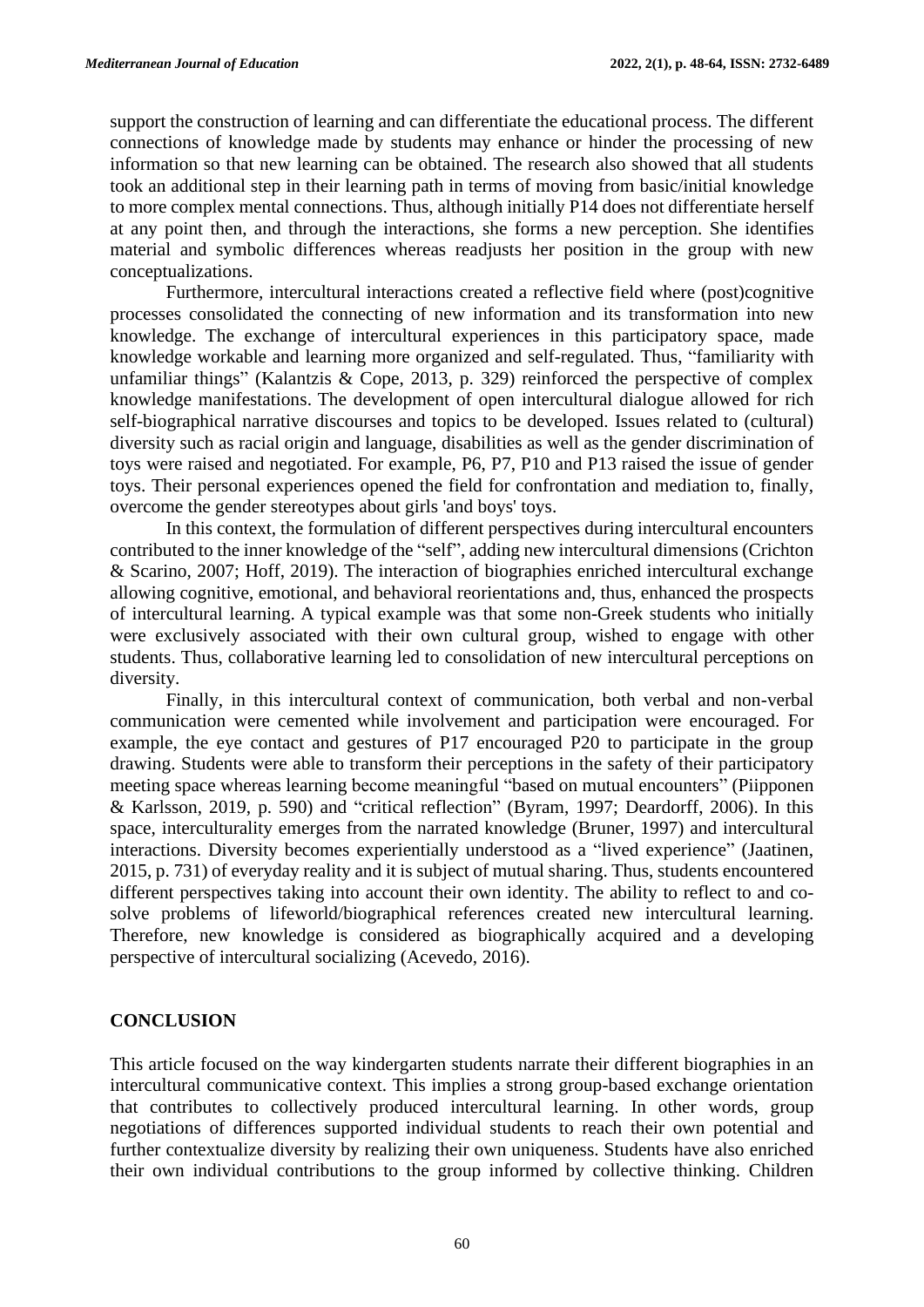embarked in a thinking together act producing new shared intercultural knowledge and participatory ethos. This approach created a solid experiential context where knowledge is produced by students through free creative pursuits and at the same time is being renegotiated collectively to meaningfully define culture on their own terms. In other words, students utilized their biographical narratives and their cultural repertoires to critically reflect their perception of self and "others".

Moreover, it became apparent that students transformed the perception of diversity and lifeworld differences. Their biographical experiences shared in the group created a transformative field of dialogue, exchange, and interaction. In this context, students reflected on authentic life experiences and formed mutual relationships through multimodal intercultural communication and new learning. Young learners in this research proved that are eloquent discussants able to produce a common narrative culture in their respective learning community. The research findings are particularly important for preschool education as they demonstrate that educational practice should be informed by participatory ethos and experiential intercultural learning. Embracing students' lifeworlds in a collective learning experience paves the way to discuss diversity and its multifaced manifestations in an authentic mode. In this way intercultural understanding over individual differences becomes a meaningful process that enhances transformation and self-realization. To this end, narratives constitute a powerful method which brings novel conceptualisations of diversity. Also, multimodal meaning making through dialogue and identity texts (group drawings) enhances meaningful leaning that supports the sense of belonging in the learning process. Overall, educational practice can be effective and inclusive when actively involves students in the production of authentic intercultural products such as collective intercultural encounters and multimodal literary drawings.

## **REFERENCES**

Acevedo, M. V. (2016). *Inviting young children to explore intercultural understandings through inquiry and play*. Ph.D. Dissertation, The University of Arizona, USA. Retrieved from [http://hdl.handle.net/10150/565915.](http://hdl.handle.net/10150/565915)

Alexander, R. J. (2008). *Essays on Pedagogy*. London: Routledge.

Arvanitis, E. (2011). Curricula and reflective modernity: An intercultural approach. In K. Malafantis, M. Sakellariou & T. Bakas (Eds.), *Proceedings of the 13th International Conference of the Pedagogical Society. Curricula and Textbooks: Greek Reality and International Experience.* (Volume B') (pp. 539-551). Athens: Diadrasi. [In Greek].

Arvanitis, E. (2013). Civic pluralism, interculturality and transformative education: Revising the binary 'us' vs 'others'. In *Yearbook of the Department of Early Childhood Studies - University of Ioannina, 6*, (pp. 91-123). Ioannina: University of Ioannina. [In Greek].

Arvanitis, E. (2014). Rethinking intercultural learning spaces: The example of Greek Language schooling in Australia*. Educational Journal of the University of Patras UNESCO Chair, 1*(1), 60-68.

Arvanitis, E. (2015). Interculturalism and transformation in education: A reflective account in the context of new learning. In T. Thanos (Ed.), *Sociology of Education in Greece* (pp. 502- 507). Athens: Gutenberg. [In Greek].

Arvanitis, E. (2016). Interculturality and diversity in education: Towards a new professional learning. *Contemporary Trends in Early Childhood Education*. Athens: New Tech Pub (pp.9-28). [In Greek].

Ashworth, P. D. (2003). The phenomenology of the lifeworld and social psychology. *Social Psychology Review*, 5, 18-34.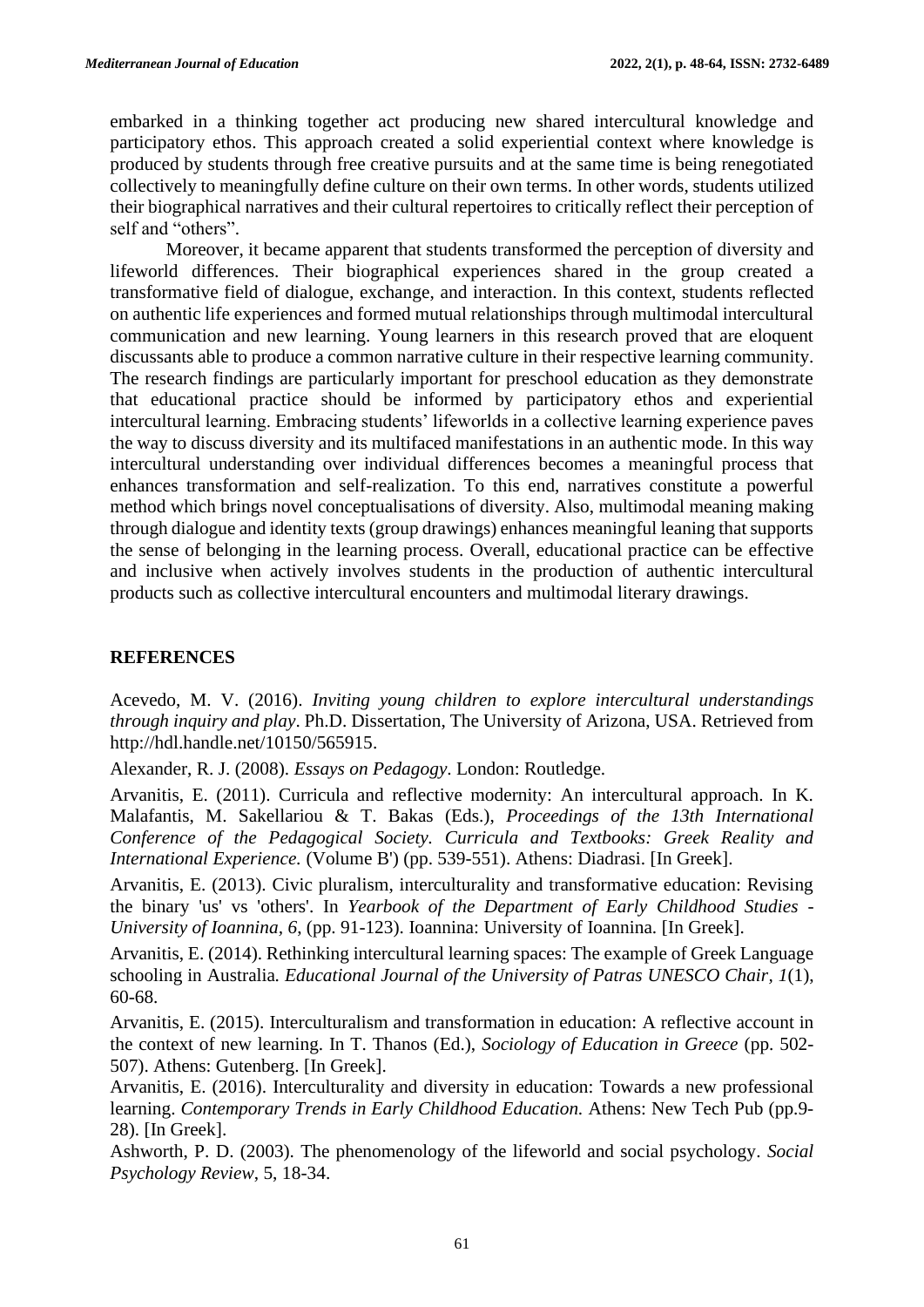Alheit, P. (1994). *Taking the knocks: youth unemployment and biography - a qualitative analysis.* London: Cassell Education.

Banks, J. A. (2004). *An introduction to multicultural education*. Boston, MA: Allyn & Bacon.

Barrett, M. (2018). How schools can promote the intercultural competence of young people. *European Psychologist, 23*(1), 93-104.

Barrett, M., Byram, M., Ipgrave, J., & Seurrat, A. (2013). *Images of others: An autobiography of intercultural encounters through visual media*. Strasbourg, France: Council of Europe.

Beck, U. (2000) The cosmopolitan perspective: Sociology of the second age of modernity, *British Journal of Sociology, 51*(1), 79-106.

Bennett, M. J. (2004). Becoming interculturally competent. In J. S. Wurzel (Ed.), *Toward multiculturalism: A reader in multicultural education* (pp. 62-77). Newton, MA: Intercultural Resource Corporation.

Brooks, M. (2005). Drawing as a unique mental development tool for young children: Interpersonal and intrapersonal dialogues. *Contemporary Issues in Early Childhood, 6*(1), 80- 91.

Broome, B. J. (2013). Building cultures of peace: The role of intergroup dialogue. In J. G. Oetzel & S. Ting-Too-Mey (Eds.), *Sage handbook of conflict communication: Integrating theory, research, and practice* (pp.737-762). Los Angeles, CA: Sage.

Bruner, J. (1990). *Acts of meaning*. Cambridge, MA: Harvard University Press.

Bruner, J. (1997). A narrative model of self‐construction. *Annals of the New York Academy of Sciences, 818*, 145-161.

Byram, M. (1997). *Teaching and assessing intercultural communicative competence.*  Clevedon: Multilingual Matters.

Byram, M. (2003). On being 'bicultural' and 'intercultural'. In G. Alred, M. Byram & M. Fleming (Eds.), *Intercultural Experience and Education* (pp. 50-66). Clevedon: Multilingual Matters.

Byram, M. (2008). *From foreign language education to education for intercultural citizenship: Essays and reflection*. Philadelphia, PA: Multilingual Matter.

Byram, M., & Wagner, M. (2018). Making a difference: Language teaching for intercultural and international dialogue. *Foreign Language Annals, 51*(1), 140-151.

Byram, M., Gribkova, B., & Starkey, H. (2002). *Developing the intercultural dimension in language teaching: A practical introduction for teachers.* Strasbourg: Council of Europe.

Caron, J. (2007). *Différencier au quotidien : Cadre d'expérimentation avec points de repère et outils-support*. Québec Montréal: Chenelière Éducation.

Chen, G. M., & Starosta, W. J. (2000). The development and validation of the intercultural sensitivity scale. *Human Communication, 3*, 1-15.

Cohen, L., & Manion, L. (2002). *Educational research methodology*. Athens: Metaichmio. [In Greek].

Crichton, J., & Scarino, A. (2007). How are we to understand the intercultural dimension? An examination of the intercultural dimension of internationalisation in the context of higher education in Australia. *Australian Review of Applied Linguistics, 30*(1), 4.1 - 4.21.

Cushner, K., & Brislin, R. W. (1997). *Improving intercultural interactions: Models for crosscultural training programs*. Thousand Oaks, CA: Sage Publications.

Deardorff, D. K. (2006). Identification and assessment of intercultural competence as a student outcome of internationalization. *Journal of Studies in International Education, 10*, 241-266.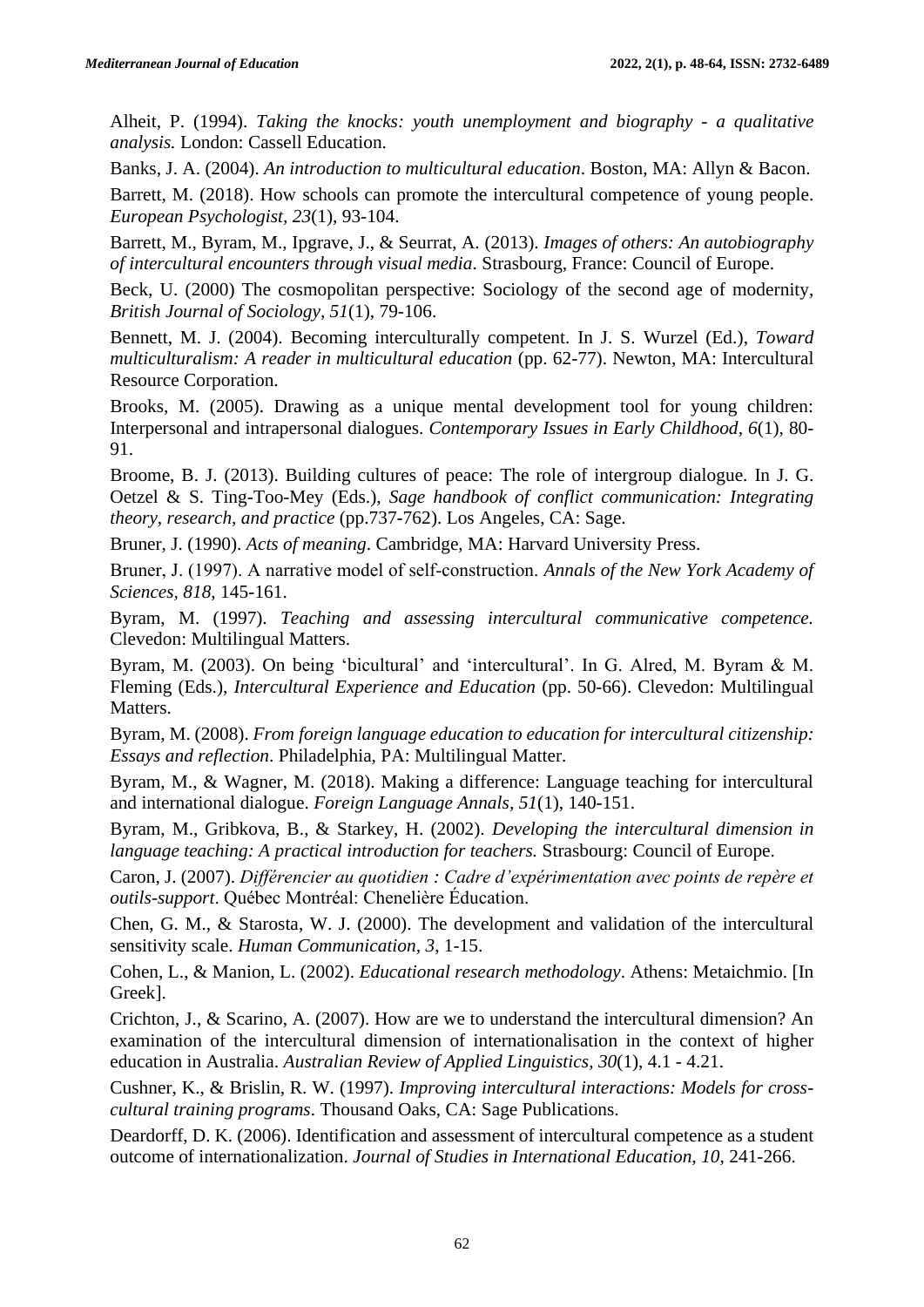Delanoy, W. (2008). Dialogic communicative competence and language learning. In W. Delanoy & L. Volkmann (Eds.), *Future perspectives for English language* teaching (pp. 173- 188)*.* Heidelberg: Winter.

Dodge, J. (2005). *Differentiation in action*. New York: Scholastic.

Fivush, R., & Haden, C. A. (2003). *Autobiographical memory and the construction of a narrative self: Developmental and cultural perspectives*. Lawrence Erlbaum Associates Publishers.

Ganesh, S., & Holmes, P. (2011). Positioning intercultural dialogue - Theories, pragmatics, and an agenda. *Journal of International and Intercultural Communication, 4*(2), 81-86.

Gay, G., & Kirkland, K. N. (2003). Developing cultural critical consciousness and selfreflection in preservice teacher education. *Theory into Practice, 42*(3), 181-187.

Gibbs, G. (2008). *Analysing qualitative data*. London, UK: Sage.

Gonçalves, S., & Carpenter, M.A. (2013). *Diversity, Intercultural Encounters and Education*. Routledge.

González, N., Moll, L. C., & Amanti, C. (2005). *Funds of knowledge: Theorizing practices in households, communities, and classrooms*. New York, NY: Routledge.

Hanses, A. (2004). *Biographie und soziale arbeit*. Baltmannsweiler: Schneider Verlag.

Hoff, H. E. (2019). Fostering the "intercultural reader"? An empirical study of socio-cultural approaches to EFL literature. *Scandinavian Journal of Educational Research, 63*(3), 443-464.

Ioannidou-Koutselini, M. (2020). Differentiation of teaching and learning: Difficulties and misunderstandings. *Dialogues. Theory and Practice in Education Sciences, 6*, 12-29. [In Greek].

Jaatinen, R. E. (2015). Promoting interculturalism in primary school children through the development of encountering skills: A case study in two Finnish schools. *Education, 43*(6), 731-742.

Kakabura, R. (2011). *Life stories. The biographical approach to contemporary folklore research.* Athens: Atrapos. [In Greek].

Kalantzis, Μ., & Cope, Β. (2013). *New learning: Basic principles for Education Science.*  Athens: Kritiki Publications. [In Greek].

Kemple, M. K., Lee, I. R., & Harris, M. (2015). Young children's curiosity about physical differences associated with race: Shared reading to encourage conversation. *Early Childhood Education Journal, 44*, 97-105.

Kress, G. (1997). *Before writing: Rethinking the paths to literacy*. London and New York: Routledge.

Kvale, S., & Brinkmann, S. (2009). *Interviews: Learning the craft of qualitative research interviewing*. Los Angeles, Calif.: Sage.

Larzén-Östermark, Ε. (2008). The Intercultural dimension in EFL-teaching: A study of conceptions among Finland-Swedish comprehensive schoolteachers. *Scandinavian Journal of Educational Research, 52*(5), 527-547.

Littleton, K., & Mercer, N. (2013). *Interthinking: Putting talk to work*. London: Routledge.

Liu, S., Gallois, C., & Volcic, Z. (2018*). Introduction to intercultural communication. Global cultures and contexts.* Athens: Gutenberg. [In Greek].

Maine, F. (2013). How children talk together to make meaning from texts: A dialogic perspective on reading comprehension strategies. *Literacy, 47*(3), 150-156.